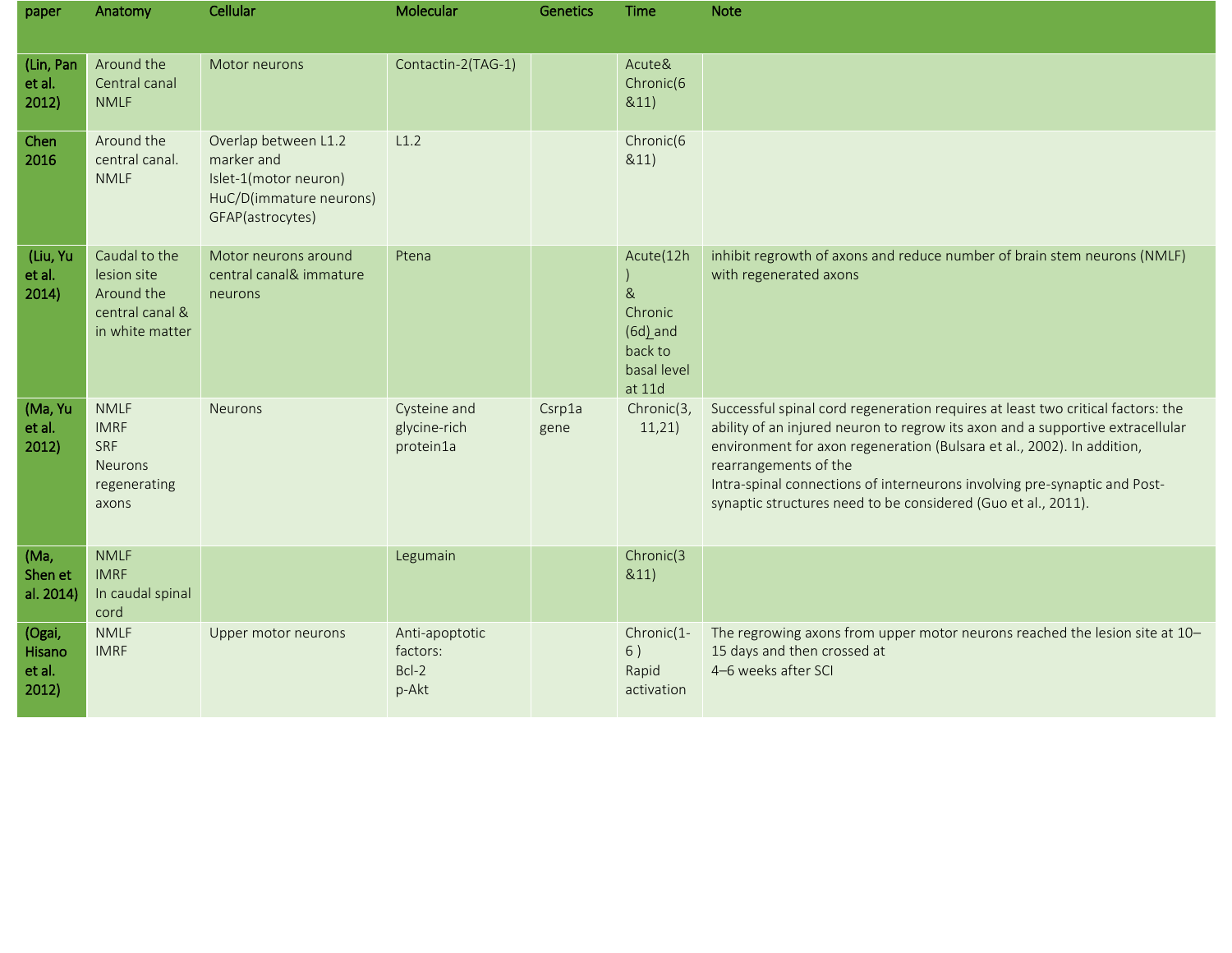| (Ogai,<br>Nakatan<br>i et al.<br>2014)               |                                                                                                                   | Ependymal cells                                                                                          | $Sox-2$                                                                                                                  |                             | Chronic(1-<br>20)     | Initiate Proliferation in ependymal cells                                                                                                                                                                                                                                                        |
|------------------------------------------------------|-------------------------------------------------------------------------------------------------------------------|----------------------------------------------------------------------------------------------------------|--------------------------------------------------------------------------------------------------------------------------|-----------------------------|-----------------------|--------------------------------------------------------------------------------------------------------------------------------------------------------------------------------------------------------------------------------------------------------------------------------------------------|
| (Pan, Lin<br>et al.<br>2013)                         | Around the<br>central<br>canal(gray<br>matter)<br>And spinal cord<br>parenchyma                                   | Ependymal cells<br>Motor neurons and<br>noradrenergic and<br>dopaminergic neurons.                       | MVP(major vault<br>protein)                                                                                              |                             | Chronic(6<br>&11)     | MVP and nestin are co-expressed in ependymal cells lining the central canal<br>and in some cells distributed in the spinal cord parenchyma.                                                                                                                                                      |
| (Reimer,<br>Sorense<br>n et al.<br>2008)             |                                                                                                                   | Ependymoradial glial cells                                                                               | Olig-2                                                                                                                   |                             | Chronic(14            | Olig2 expressing ependymoradial glial cells proliferate and switch to motor<br>neuron production after a lesion.                                                                                                                                                                                 |
| (Reimer,<br>Kuscha<br>et al.<br>2009)                | Ependymal<br>zone in<br>ventrolateral<br>position.<br>immediate<br>vicinity of the<br>lesion site                 | Ependymoradial glial cells<br>(proliferate to motor<br>neuron progenitors and<br>express these molecule) | Olig-2<br>Shha<br>hh signaling<br>(by measuring hh<br>receptor: patched1<br>Fgf signaling.<br>retinoic acid<br>signaling | spry4<br>crapb2a,<br>cyp26a | Chronic(2<br>$wpI-6)$ | Regrowth of axon from brain stem<br>mRNA expression of fgf3 and the downstream gene sprouty4 (spry4) was<br>robustly increased in the lesioned spinal cord.<br>robust increase in mRNA levels of retinoic acid receptor subunits (rarab, rxrga,<br>rxrgb) and downstream genes (crapb2a, cyp26a) |
| (Schweit<br>zer,<br><b>Becker</b><br>et al.<br>2003) | Spinal cord<br>caudal to the<br>lesion site<br>(where<br>descending<br>axons from the<br>brainstem<br>regenerate) |                                                                                                          | P0(protein zero)<br><b>mRNA</b>                                                                                          |                             | Chronic(14            |                                                                                                                                                                                                                                                                                                  |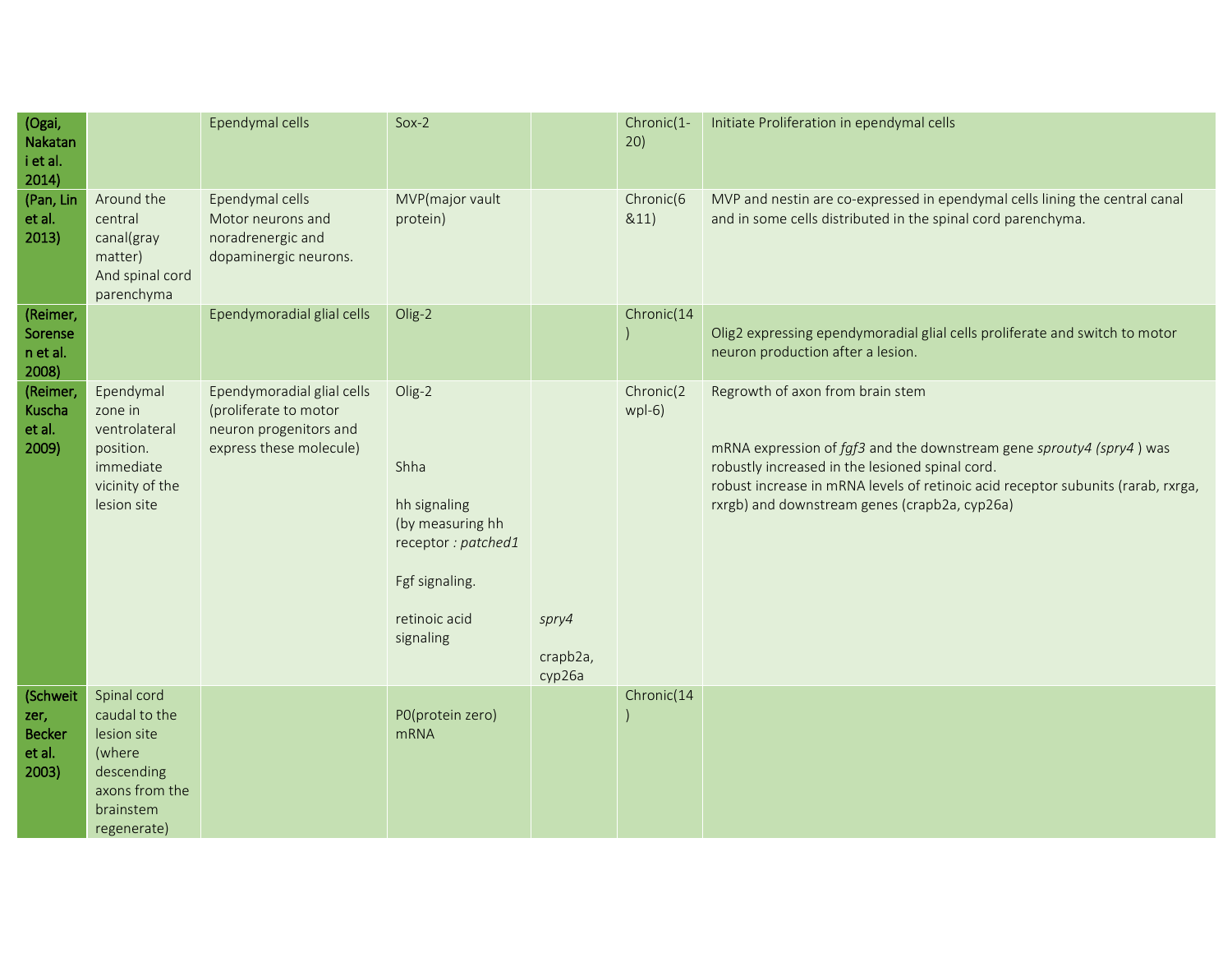| (Schweit<br>zer,<br>Gimnop<br>oulos et<br>al. 2007) | <b>NMLF</b><br><b>IMRF</b><br>Peripheral<br>white matter                                                                                                         | periventricular cell layer<br>and in the peripheral<br>white matter                                                                                                                                                                                        | Contactin1a                                                    | Chronic(6<br>&14)                                                                         |                                                                                                                                                                                                                                               |
|-----------------------------------------------------|------------------------------------------------------------------------------------------------------------------------------------------------------------------|------------------------------------------------------------------------------------------------------------------------------------------------------------------------------------------------------------------------------------------------------------|----------------------------------------------------------------|-------------------------------------------------------------------------------------------|-----------------------------------------------------------------------------------------------------------------------------------------------------------------------------------------------------------------------------------------------|
| (Vajn,<br>Suler et<br>al. 2014)                     |                                                                                                                                                                  |                                                                                                                                                                                                                                                            |                                                                |                                                                                           | Only functional tests.                                                                                                                                                                                                                        |
| (Yu,<br>Gibbs et<br>al. 2011)                       | <b>NMLF</b>                                                                                                                                                      |                                                                                                                                                                                                                                                            | $miR-133b$                                                     | Acute(6 h)<br>Chronic(1<br>&7d)                                                           |                                                                                                                                                                                                                                               |
| (Yu,<br>Cristofa<br>nilli et<br>al. 2011)           | <b>NMLF</b><br>Axonal<br>regeneration<br>Around the<br>ventricle                                                                                                 | <b>Neurons</b><br>& ependymal cells                                                                                                                                                                                                                        | Tenascin-C                                                     | Chronic(11                                                                                |                                                                                                                                                                                                                                               |
| (Yu and<br>Schachn<br>er 2013)                      | located in and<br>around the<br>central canal<br>and in white<br>matter                                                                                          | neuron- and glia-like<br>cells                                                                                                                                                                                                                             | Syntenin-a                                                     | Chronic(6<br>& 11)                                                                        | Syntenin-a expression was associated with synapse formation                                                                                                                                                                                   |
| (Goldsh<br>mit,<br>Matteo<br>et al.<br>2012)        | along the<br>midline and<br>central canal of<br>the spinal cord                                                                                                  | large neuronal-like<br>cells and glia-like cells                                                                                                                                                                                                           | LPA(Lysophosphatid<br>ic Acid)                                 | Acute and<br>chronic(no<br>t exact<br>time                                                | Inhibit the normal regenerative response after SCI.<br>LPA mediates neuronal death, microglial activation,<br>astroglial proliferation, and GFAP up-regulation and,<br>over the long term, inhibits neurite sprouting                         |
| (Becker,<br>Bernhar<br>dt et al.<br>1998)           | nucleus of the<br>medial<br>longitudinal<br>fascicle(NMLF),<br>the<br>intermediate<br>reticular<br>formation, and<br>the<br>magnocellular<br>octaval<br>nucleus, | L1.2: glial cells(most likely<br>astrocytes or<br>Oligodendrocytes)<br>All three molecules: motor<br>neurons<br>In the spinal cord caudal to<br>the lesion site, L1.2 but<br>not L1.1 or NCAM mRNA<br>expression was increased<br>in putative glial cells. | L1.1<br>L1.2<br>and<br>neural cell adhesion<br>molecule (NCAM) | Chronic(3<br>&7 and<br>$14$ dpl $)$<br>Chronic(7<br>and 14dpl)<br>Chronic(7<br>and 14dpl) | Acts on axonal regrowth<br>Mauthner cells: Mauthner cells are a bilateral pair of cerebrospinal projection<br>neurons that could be individually identified in all preparations. These cells<br>showed L1.1 upregulation after distal lesion. |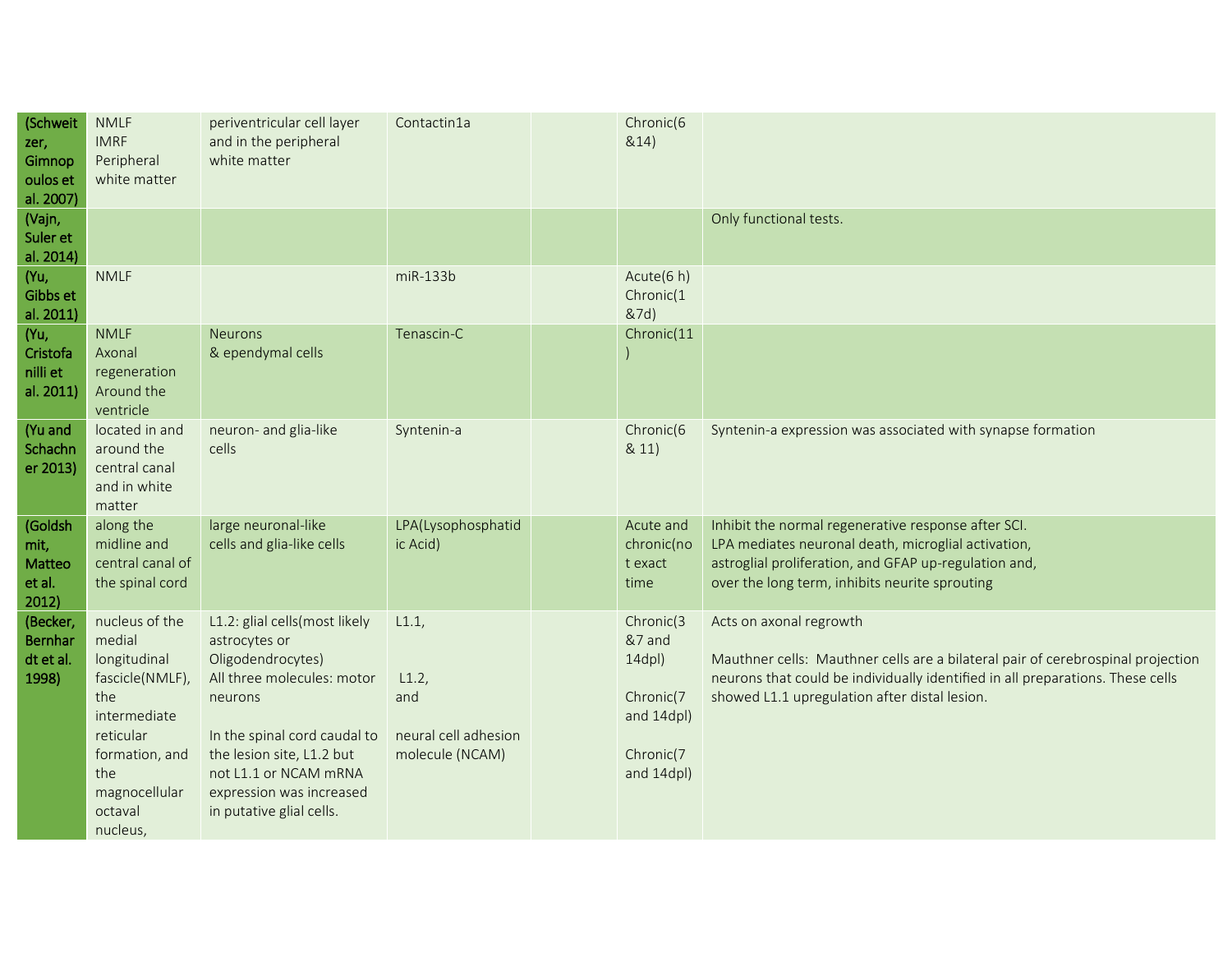| nucleus ruber,<br>the nucleus of<br>the lateral<br>lemniscus, and<br>the                                                                                                                                                                                                                                                                                                                                                                                                                                                                                     |  |
|--------------------------------------------------------------------------------------------------------------------------------------------------------------------------------------------------------------------------------------------------------------------------------------------------------------------------------------------------------------------------------------------------------------------------------------------------------------------------------------------------------------------------------------------------------------|--|
| tangential<br>nucleus                                                                                                                                                                                                                                                                                                                                                                                                                                                                                                                                        |  |
| Serotonin affects PMN-like ERG cells.<br>(Barreir<br>Dopaminergic<br>Dopaminergic axons<br>serotonin and<br>derived from diencephalon<br>axons derived<br>They both act on regeneration, and promote motor neuron generation.<br>dopamine<br>$O -$<br>Serotonergic axons<br>PMN-like ERG cells and oligodendrocytes express serotonin receptors.<br>from<br>Iglesias,<br>derived from descending<br><b>Mysiak</b><br>diencephalon<br>axons of brain stem<br>et al.<br>Serotonergic<br>2015)<br>axons derived<br>from<br>descending<br>axons of brain<br>stem |  |
| NMLF and gray<br>Chronic(1-<br>Axonal regrowth<br>(Becker,<br>neurons<br>Lieberot<br>L1.1<br>matter<br>6wpl)<br>h et al.<br>2004)                                                                                                                                                                                                                                                                                                                                                                                                                            |  |
| (Becker<br>Chronic<br>Pathway of descending axons switches from the white matter to the gray                                                                                                                                                                                                                                                                                                                                                                                                                                                                 |  |
| and<br>matter.                                                                                                                                                                                                                                                                                                                                                                                                                                                                                                                                               |  |
| <b>Becker</b><br>A macrophage/microglia response was observed caudal to the transection at<br>2001<br>2dpi.                                                                                                                                                                                                                                                                                                                                                                                                                                                  |  |
| Regenerating neurons<br>zfNLRR<br>Regulate the adhesive strength during neuronal growth in response to the<br>(Borman<br>extracellular environment.<br>neuron-associated glial<br>n, Roth<br>et al.<br>cells<br>1999)                                                                                                                                                                                                                                                                                                                                        |  |
| Chronic(1-<br>is required for progenitors to differentiate into neurons.<br>(Briona,<br>Blastema<br>Radial Glia cells<br>Wnt/ß-catenin<br>Affects axonal regrowth and neurogenesis<br>Poulain<br>7dpi)<br>signaling<br>et al.<br>2015)                                                                                                                                                                                                                                                                                                                       |  |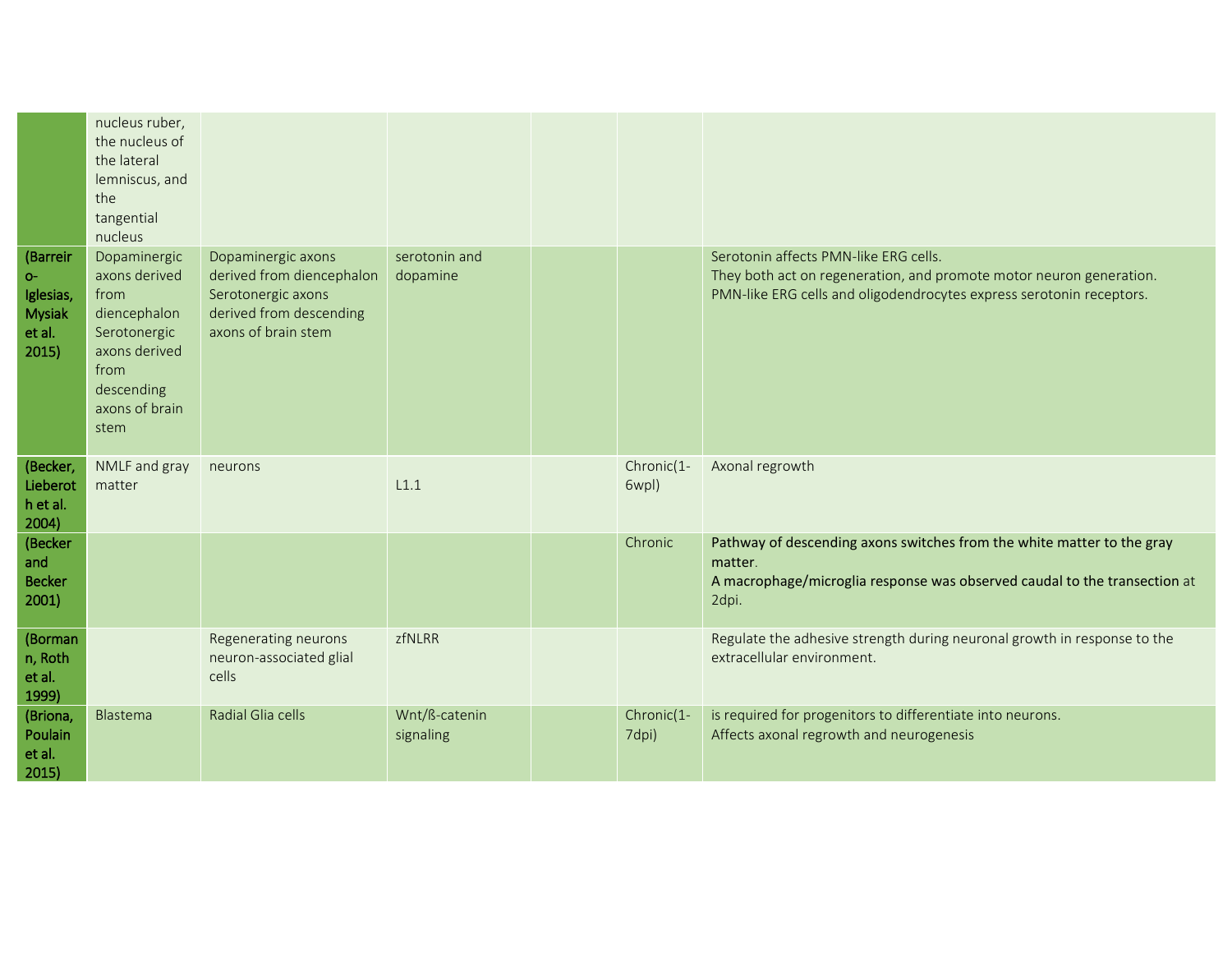| (Fang,<br>Pan et<br>al. 2014) | <b>NMLF HMGB1</b><br>was strongly<br>upregulated in<br>blood vessels<br>at 6 days and<br>decreased at<br>11 and 21 days<br>after<br>SCI compared<br>to the sham<br>injury group.                                                           | endothelial cells and<br>motoneurons                                                                                                                                                                                 | HMGB1                               | Acute 12h<br>and<br>chronic(6<br>&11) | Acute effects: inflammation, HMGB1 translocates From nuclei into the<br>cytoplasm of spinal motoneurons at 4<br>and 12 h (acute stage) following SCI, then accumulates in the<br>nuclei of motoneurons during the ensuing chronic stage<br>Chronic effects: HMGB1 promotes recovery from SCI not only through<br>enhancing neuroregeneration, but also by increasing angiogenesis.<br>HMGB1 released from microglia and/or degenerating neurons produces<br>multiple inflammatory and neurotoxic factors.<br>In contrast to the neurogenic properties of HMGB1, HMGB1 is highly<br>inflammatory upon release from cells.<br>HMGB1 is initially released to promote neurogenesis and cell survival, then<br>downregulated to minimize inflammation during recovery.<br>HMGB1 is involved in axonal regrowth.<br>This molecule has dual effects. |
|-------------------------------|--------------------------------------------------------------------------------------------------------------------------------------------------------------------------------------------------------------------------------------------|----------------------------------------------------------------------------------------------------------------------------------------------------------------------------------------------------------------------|-------------------------------------|---------------------------------------|------------------------------------------------------------------------------------------------------------------------------------------------------------------------------------------------------------------------------------------------------------------------------------------------------------------------------------------------------------------------------------------------------------------------------------------------------------------------------------------------------------------------------------------------------------------------------------------------------------------------------------------------------------------------------------------------------------------------------------------------------------------------------------------------------------------------------------------------|
| (Hui,<br>Nag et<br>al. 2015)  | Sox2 in grey<br>matter,<br>particularly in<br>the ventricular<br>zone around<br>the central<br>canal and in<br>subependyma.<br>A few cells<br>near pial<br>membrane are<br>also<br>showing<br>colocalization<br>of Sox2 and<br><b>BrdU</b> | Ependymal: sox2<br>injury epicenter,<br>ependymal cells, neuron<br>like cells, glia cells: pou5f1<br>gray matter cells: msx-b<br>glia like cells and<br>mesenchymal cells near to<br>the ependymal bulb:<br>vimentin | Sox2<br>pou5f1<br>vimentin<br>msx-b | Chronic                               | Highest level of sox2 at day3. Sox2 is a neural progenitor marker.<br>Highest proliferation at day7. Existence of progenitor cells both in early stage<br>like 3, 7 dpi cord and in late stage like 10 dpi cord.<br>Many newly formed Schwann cells in 10 dpi.<br>Vimentin: 7dpi<br>Msx-b: 3dpi<br>Pou5f1: 7dpi                                                                                                                                                                                                                                                                                                                                                                                                                                                                                                                                |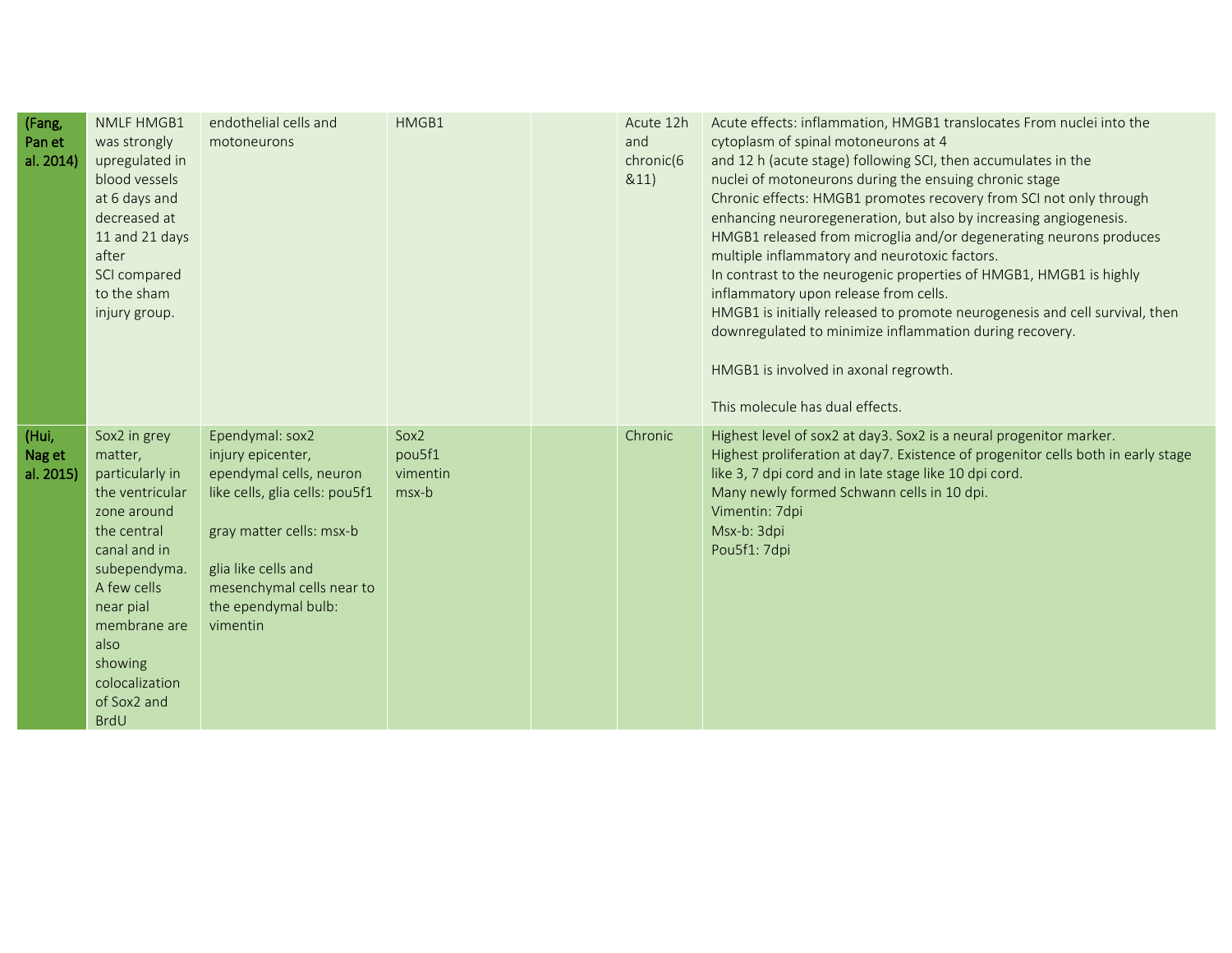| (Dias,<br>Yang et<br>al. 2012)                              | Ventromedial<br>spinal<br>cord(inhibits<br>motor neuron<br>generation at<br>this place)<br>Around the<br>central canal. | Her9 dorsal half of the<br>ventricular zone in the<br>lesioned spinal cord.<br>Her4.5 in scattered cells.<br>Motor neuron progenitors<br>Her4.5was upregulated<br>from undetectable levels<br>in scattered cells<br>Her9 was expressed in<br>dorsal midline cells in the<br>unlesioned spinal cord and<br>this expression domain<br>expanded to comprise the<br>dorsal half of the<br>ventricular zone in the<br>lesioned spinal cord | Notch signaling                                      | hairy-<br>related<br>(her)<br>genes                                           | Chronic                                              | 14dpi: presence of newly generated motor neurons<br>Notch signaling inhibits motor neuron generation and progenitor proliferation<br>after injury.<br>DAPT treatment increases the number of newly generated motor neurons and<br>proliferating progenitor cells in the lesioned spinal cord by inhibiting notch<br>signaling.<br>Additional signals from the lesion are needed to make spinal progenitor cells<br>competent to react to manipulations of Notch signaling.<br>Receptors notch1a and notch1b were upregulated from undetectable levels<br>around the central canal.<br>The notch ligand jagged1b was upregulated from undetectable<br>levels in ventricular cells of the dorsal midline and the ligand<br>deltaC was upregulated in cells in the vicinity of the ventricular zone,<br>predominantly in the ventral half of the spinal cord. |
|-------------------------------------------------------------|-------------------------------------------------------------------------------------------------------------------------|---------------------------------------------------------------------------------------------------------------------------------------------------------------------------------------------------------------------------------------------------------------------------------------------------------------------------------------------------------------------------------------------------------------------------------------|------------------------------------------------------|-------------------------------------------------------------------------------|------------------------------------------------------|------------------------------------------------------------------------------------------------------------------------------------------------------------------------------------------------------------------------------------------------------------------------------------------------------------------------------------------------------------------------------------------------------------------------------------------------------------------------------------------------------------------------------------------------------------------------------------------------------------------------------------------------------------------------------------------------------------------------------------------------------------------------------------------------------------------------------------------------------------|
| (Goldsh<br>mit,<br>Sztal et<br>al. 2012)                    |                                                                                                                         | Glia cells, neurons                                                                                                                                                                                                                                                                                                                                                                                                                   | Fgf-signaling                                        | Fgf3<br>main<br>downstrea<br>m effector<br>of fgf<br>signaling(p<br>$-MAPK$ ) | 3wpl<br>1dpl                                         | zebrafish glia form an elongated morphology that joins the resected regions of<br>the spinal cord.<br>Glia bridge formation in 2-3wpl.                                                                                                                                                                                                                                                                                                                                                                                                                                                                                                                                                                                                                                                                                                                     |
| (Guo,<br>Ma et<br>al. 2011)                                 |                                                                                                                         | Ependymal cells,<br>Newly generated neurons                                                                                                                                                                                                                                                                                                                                                                                           | Sox11b<br><b>Nestin</b><br>Ascl1<br>oct4(pou family) |                                                                               | Chronic<br>and acute<br>12h&<br>3&11dpl              | Sox11b & oct4 regulates nestin and Ascl1 expression.                                                                                                                                                                                                                                                                                                                                                                                                                                                                                                                                                                                                                                                                                                                                                                                                       |
| (Kuscha,<br><b>Barreiro</b><br>-Iglesias<br>et al.<br>2012) | Raphe<br>nucleous:<br>serotonergic<br>Diencephalon:                                                                     | tyrosine hydroxylase-<br>positive (TH1b; mainly<br>dopaminergic), and<br>serotonergic (5-HTb)                                                                                                                                                                                                                                                                                                                                         | molecules:<br>dopamine and<br>serotonin              |                                                                               | Chronic(ev<br>aluated<br>just in<br>some<br>specific | TH1b and 5-HTb innervations are massively altered in the successfully<br>regenerated spinal cord of adult zebrafish.<br>Major sources of dopamine in the spinal cord are TH1b axons coming from the<br>brain and that TH1b terminals are mostly dopaminergic.                                                                                                                                                                                                                                                                                                                                                                                                                                                                                                                                                                                              |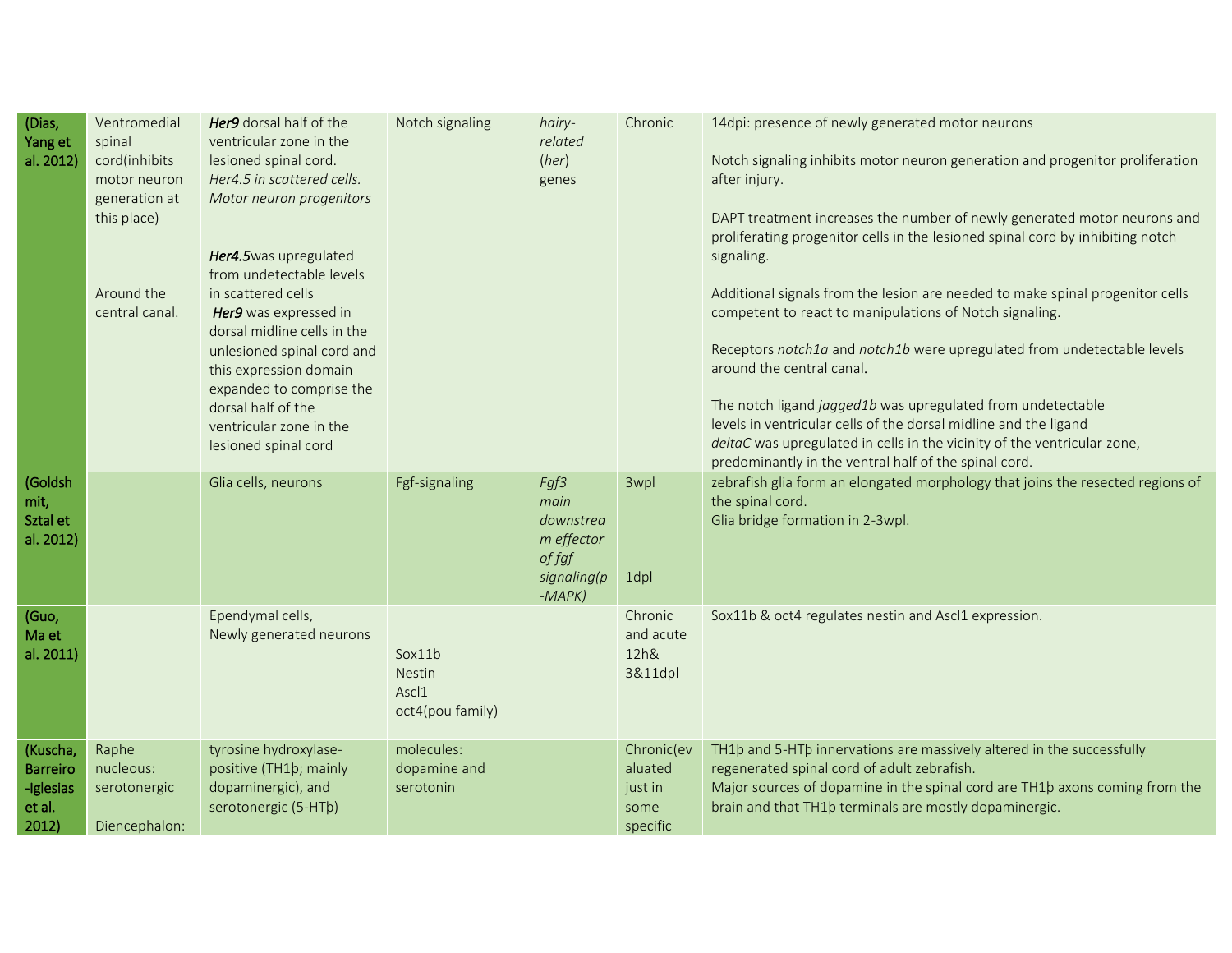|                                       | dopaminergic |                                                                                                        |                 | time<br>points not<br>at all<br>times) |                                                                            |
|---------------------------------------|--------------|--------------------------------------------------------------------------------------------------------|-----------------|----------------------------------------|----------------------------------------------------------------------------|
| (Hui,<br>Dutta et<br>al. 2010)        |              | Apoptotic cell death at 6h<br>and 1and 3dpl                                                            |                 | Acute and<br>chronic                   | 3dpi: damaged axons are shown about to be engulfed by macrophages.         |
| (Kuscha,<br>Frazer<br>et al.<br>2012) |              | interneurons: V2<br>interneurons(differentiate<br>d from the V2 interneuron<br>progenitor (p2) domain) | Pax6 and Nkx6.1 | chronic:2<br>and 6 wpl                 | In the ventricle, their place of origin.                                   |
| (Briona<br>and<br>Dorsky<br>2014)     |              | Neurogenic spinal radial<br>Radial glia progenitors<br>$(dbx1a:GFP+)$                                  |                 | Chronic<br>(after<br>5dpl)             | These cells are progenitors of neurons and also interneurons after injury. |

## References:

Barreiro-Iglesias, A., K. S. Mysiak, A. L. Scott, M. M. Reimer, Y. Yang, C. G. Becker and T. Becker (2015). "Serotonin Promotes Development and Regeneration of Spinal Motor Neurons in Zebrafish." Cell Reports 13(5): 924-932.

Becker, C. G., B. C. Lieberoth, F. Morellini, J. Feldner, T. Becker and M. Schachner (2004). "L1.1 is involved in spinal cord regeneration in adult zebrafish." J Neurosci 24(36): 7837-7842.

Becker, T. and C. G. Becker (2001). "Regenerating descending axons preferentially reroute to the gray matter in the presence of a general macrophage/microglial reaction caudal to a spinal transection in adult zebrafish." J Comp Neurol 433(1): 131-147.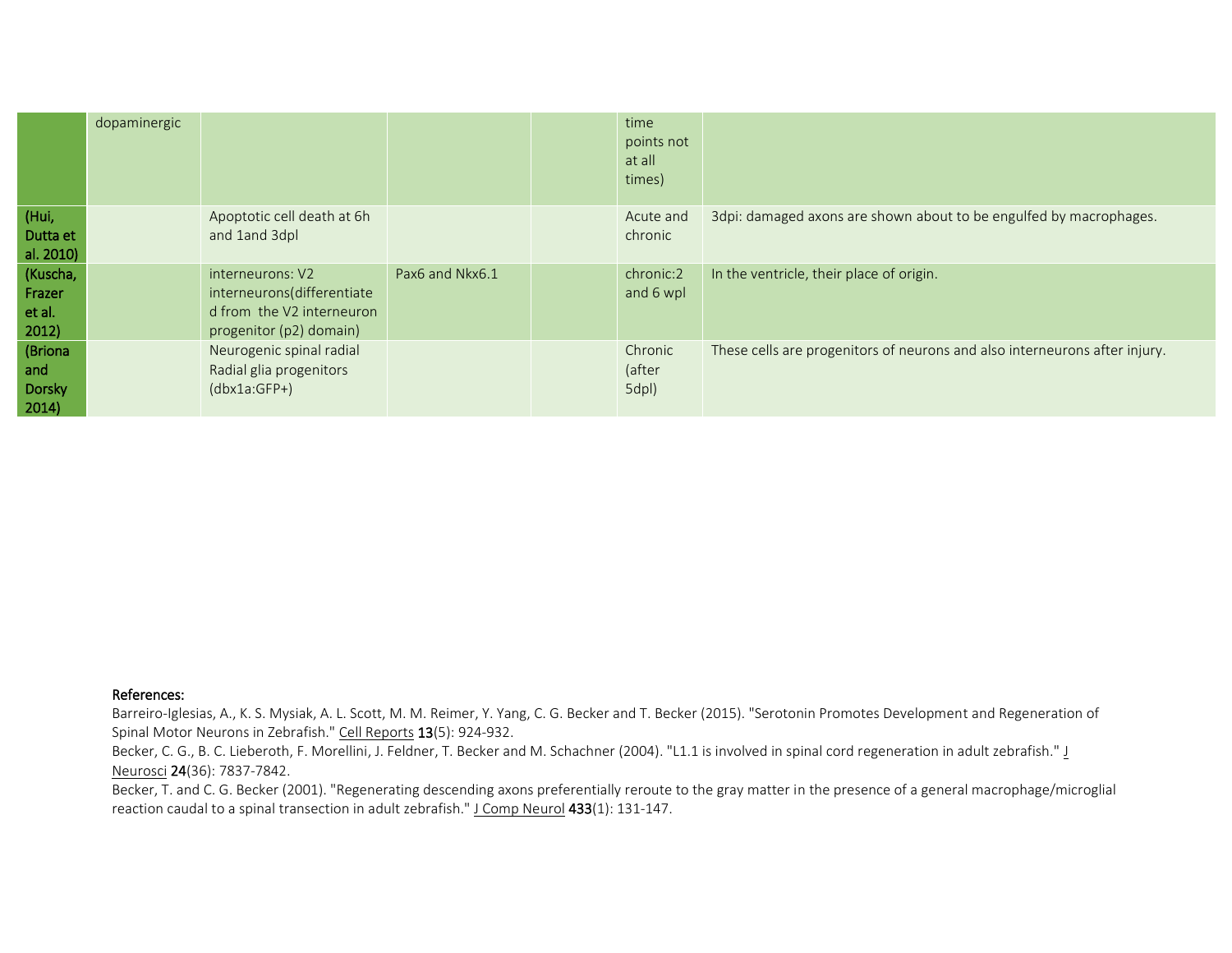Becker, T., R. R. Bernhardt, E. Reinhard, M. F. Wullimann, E. Tongiorgi and M. Schachner (1998). "Readiness of zebrafish brain neurons to regenerate a spinal axon correlates with differential expression of specific cell recognition molecules." J Neurosci 18(15): 5789-5803.

Bormann, P., L. W. A. Roth, D. Andel, M. Ackermann and E. Reinhard (1999). "zfNLRR, a novel leucine-rich repeat protein is preferentially expressed during regeneration in zebrafish." Mol Cell Neurosci 13(3): 167-179.

Briona, L. K. and R. I. Dorsky (2014). "Radial glial progenitors repair the zebrafish spinal cord following transection." Exp Neurol 256: 81-92.

Briona, L. K., F. E. Poulain, C. Mosimann and R. I. Dorsky (2015). "Wnt/ß-catenin signaling is required for radial glial neurogenesis following spinal cord injury." Dev Biol 403(1): 15-21.

Dias, T. B., Y. J. Yang, K. Ogai, T. Becker and C. G. Becker (2012). "Notch signaling controls generation of motor neurons in the lesioned spinal cord of adult zebrafish." J Neurosci 32(9): 3245-3252.

Fang, P., H. C. Pan, S. L. Lin, W. Q. Zhang, H. Rauvala, M. Schachner and Y. Q. Shen (2014). "HMGB1 contributes to regeneration after spinal cord injury in adult zebrafish." Mol Neurobiol 49(1): 472-483.

Goldshmit, Y., R. Matteo, T. Sztal, F. Ellett, F. Frisca, K. Moreno, D. Crombie, G. J. Lieschke, P. D. Currie, R. A. Sabbadini and A. Pebay (2012). "Blockage of lysophosphatidic acid signaling improves spinal cord injury outcomes." Am J Pathol 181(3): 978-992.

Goldshmit, Y., T. E. Sztal, P. R. Jusuf, T. E. Hall, M. Nguyen-Chi and P. D. Currie (2012). "Fgf-dependent glial cell bridges facilitate spinal cord regeneration in zebrafish." J Neurosci 32(22): 7477-7492.

Guo, Y., L. Ma, M. Cristofanilli, R. P. Hart, A. Hao and M. Schachner (2011). "Transcription factor Sox11b is involved in spinal cord regeneration in adult zebrafish." Neuroscience 172: 329-341.

Hui, S. P., A. Dutta and S. Ghosh (2010). "Cellular response after crush injury in adult zebrafish spinal cord." Dev Dyn 239(11): 2962-2979.

Hui, S. P., T. C. Nag and S. Ghosh (2015). "Characterization of Proliferating Neural Progenitors after Spinal Cord Injury in Adult Zebrafish." PLoS One 10(12): e0143595.

Hui, S. P., D. Sengupta, S. G. Lee, T. Sen, S. Kundu, S. Mathavan and S. Ghosh (2014). "Genome wide expression profiling during spinal cord regeneration identifies comprehensive cellular responses in zebrafish." PLoS One 9(1): e84212.

Kuscha, V., A. Barreiro-Iglesias, C. G. Becker and T. Becker (2012). "Plasticity of tyrosine hydroxylase and serotonergic systems in the regenerating spinal cord of adult zebrafish." J Comp Neurol 520(5): 933-951.

Kuscha, V., S. L. Frazer, T. B. Dias, M. Hibi, T. Becker and C. G. Becker (2012). "Lesion-induced generation of interneuron cell types in specific dorsoventral domains in the spinal cord of adult zebrafish." J Comp Neurol 520(16): 3604-3616.

Lin, J. F., H. C. Pan, L. P. Ma, Y. Q. Shen and M. Schachner (2012). "The cell neural adhesion molecule contactin-2 (TAG-1) is beneficial for functional recovery after spinal cord injury in adult zebrafish." PLoS One 7(12): e52376.

Liu, D., Y. Yu and M. Schachner (2014). "Ptena, but not Ptenb, reduces regeneration after spinal cord injury in adult zebrafish." Exp Neurol 261: 196-205. Ma, L., Y. Q. Shen, H. P. Khatri and M. Schachner (2014). "The asparaginyl endopeptidase legumain is essential for functional recovery after spinal cord injury in adult zebrafish." PLoS One 9(4): e95098.

Ma, L., Y. M. Yu, Y. Guo, R. P. Hart and M. Schachner (2012). "Cysteine- and glycine-rich protein 1a is involved in spinal cord regeneration in adult zebrafish." Eur J Neurosci 35(3): 353-365.

Ogai, K., S. Hisano, K. Mawatari, K. Sugitani, Y. Koriyama, H. Nakashima and S. Kato (2012). "Upregulation of anti-apoptotic factors in upper motor neurons after spinal cord injury in adult zebrafish." Neurochem Int 61(7): 1202-1211.

Ogai, K., K. Nakatani, S. Hisano, K. Sugitani, Y. Koriyama and S. Kato (2014). "Function of Sox2 in ependymal cells of lesioned spinal cords in adult zebrafish." Neurosci Res 88: 84-87.